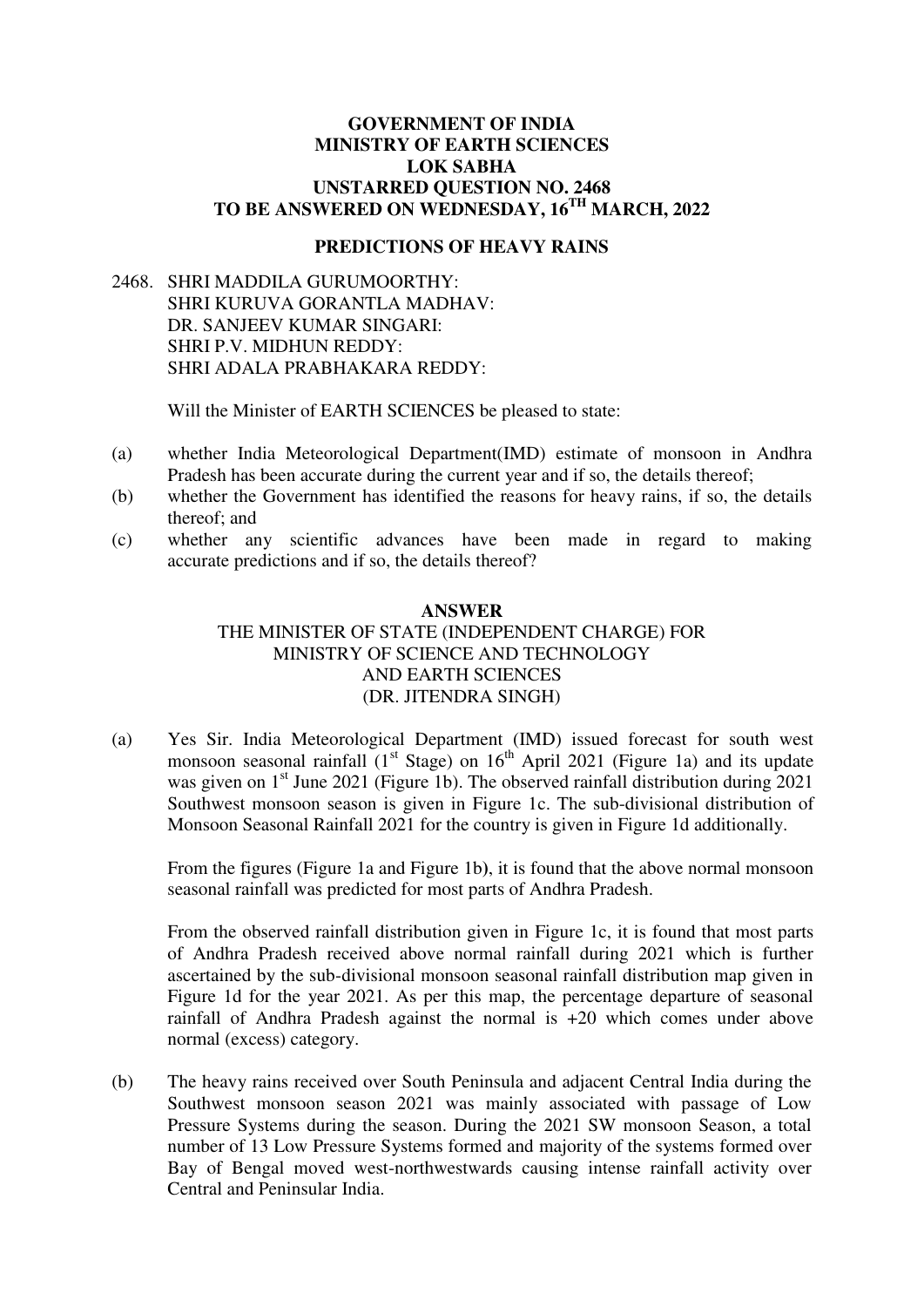Number of Low pressure System (LPS) including Low (L), Well Marked Low (WML), Depression (D), Deep Depression (DD), Cyclonic Storm (CS) and number of LPS days in monsoon 2021 are given below :

| <b>Systems /</b><br><b>Month</b> | Cyclonic ·<br>storm¶ | <b>Deep</b><br><b>Depression</b> | <b>Depression</b> | <b>Well-marked</b><br>low-<br>pressure<br>area | Low-<br>pressure<br>area |
|----------------------------------|----------------------|----------------------------------|-------------------|------------------------------------------------|--------------------------|
| June                             |                      |                                  |                   |                                                |                          |
| July                             |                      |                                  |                   |                                                |                          |
| <b>August</b>                    |                      |                                  |                   |                                                |                          |
| Sept.                            |                      |                                  |                   |                                                |                          |

(c) IMD regularly reviews the operational long range forecasting system to improve it through in house research activities & collaboration with various climate research institutions in the country. The operational statistical models are mainly improved by implementing the latest state of the art statistical forecasting techniques and by using better predictors. Similarly, Ministry of Earth Sciences (MoES) has launched National Monsoon Mission (NMM) with a vision to develop state-of-the-art dynamical prediction system for the monsoon rainfall in different time scales.IMD used Monsoon Mission Climate Forecast System (MMCFS) model for preparing operational forecasts since 2018 monsoon season.

This year, IMD has implemented a new strategy for issuing monthly and seasonal operational forecasts for the southwest monsoon rainfall over the country by modifying the existing two state forecasting strategy. The new strategy uses the existing statistical forecasting system to generate these forecasts along with a newly developed Multi-Model Ensemble (MME) forecasting system based on coupled global climate models (CGCMs) from different global climate prediction and research centers including IMD's Monsoon Mission CFS (MMCFS) model.

IMD is effectively functioning in the country maintaining accurate weather monitoring and forecasting of all the weather based natural disasters. During the past few years, IMD has been continuously improving weather prediction services in terms of accuracy, lead time and associated impact.

For this purpose, IMD follows a seamless forecasting strategy. The long-range forecasts (for the whole season) issued are being followed with extended range forecast issued on every Thursday with a validity period of four weeks. To follow up the extended range forecast, IMD issues short to medium range forecast and warnings at 36 meteorological sub-divisions levels daily four times valid up to next five days with an outlook for subsequent two days. The short to medium range forecast and warning at district and station level are issued with a validity of next five days and are updated twice a day. The short to medium range forecast is followed by very short range forecast of severe weather up to three hours (nowcast) for all the districts and 1089 cities and towns. These nowcasts are updated every three hours.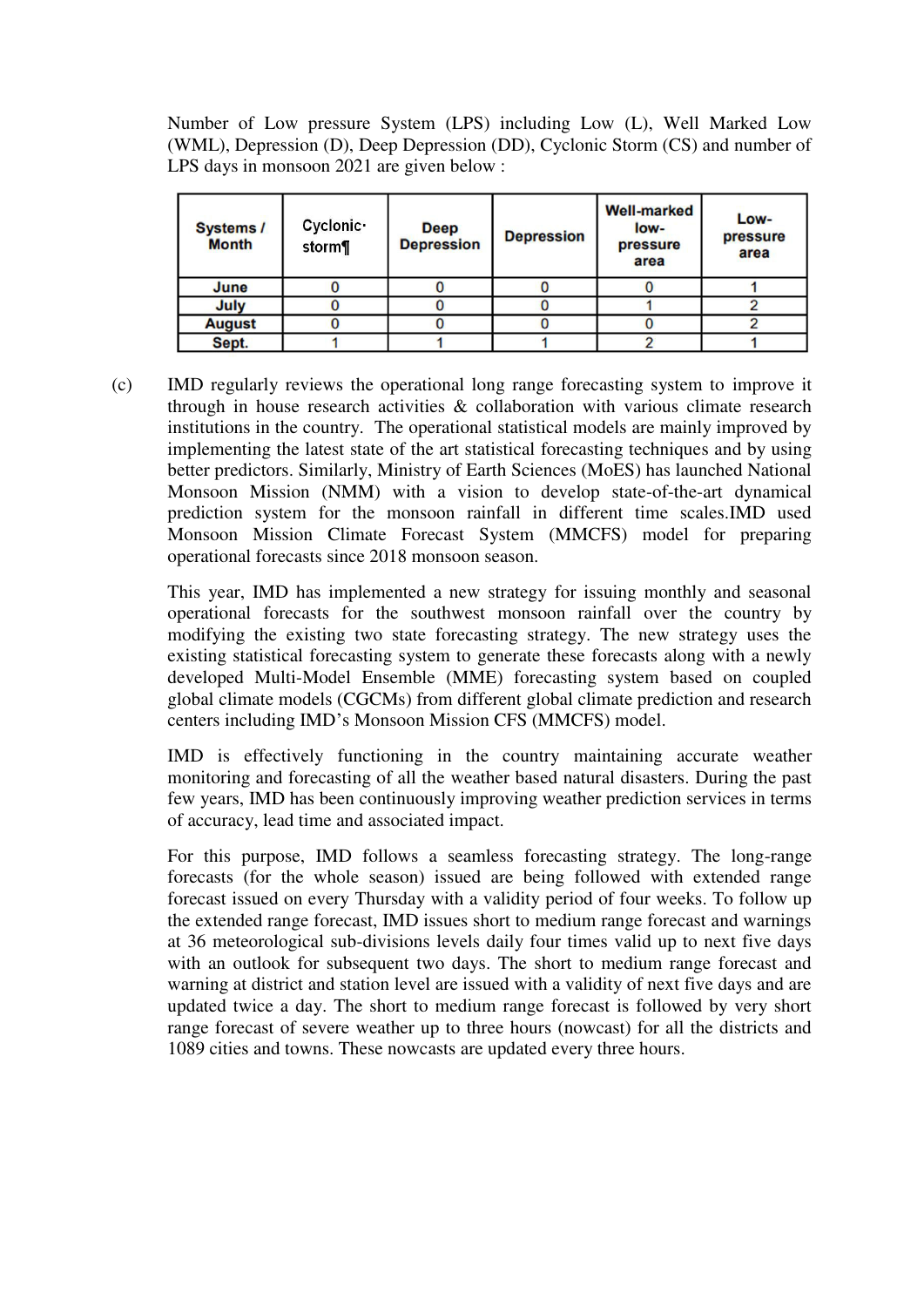IMD started issuing Impact Based Forecast (IBF) recently which give details of what the weather will do rather than what the weather will be. It contains the details of impacts expected from the severe weather elements and guidelines to general public about do's and don'ts while getting exposed to severe weather. These guidelines are finalised in collaboration with National Disaster Management Authority (NDMA) and is already implemented successfully for cyclone, heat wave, thunderstorm and heavy rainfall. Work is in progress to implement the same for other severe weather elements.

The weather forecast accuracy is verified by IMD and errors and skill scores are calculated seasonwise and annually. The heavy rainfall warning skill for the year 2021 and its comparison with the period 2002-20 are given in the Figure 2. From the figure, it is found that Probability of Detection (POD) for heavy rainfall warning with 24 hr lead period is 74% in 2021, which has improved by 51% in year 2021 as compared to their skill between 2002-20. False Alarm Rate (FAR) and Missing Rate (MR) are 26% in 2021, which has improved by 21% & 53% respectively in year 2021 as compared to their skill between 2002-20.



Terclie probability rainfall forecast for 2021 southwest monsoon seasor

**Fig 1a.** Probability forecast of tercile categories normal) for the seasonal rainfall over India during the 2021 southwest monsoon season (June-September). The figure illustrates the most likely categories as well as their probabilities. The white shaded areas represent climatological probabilities.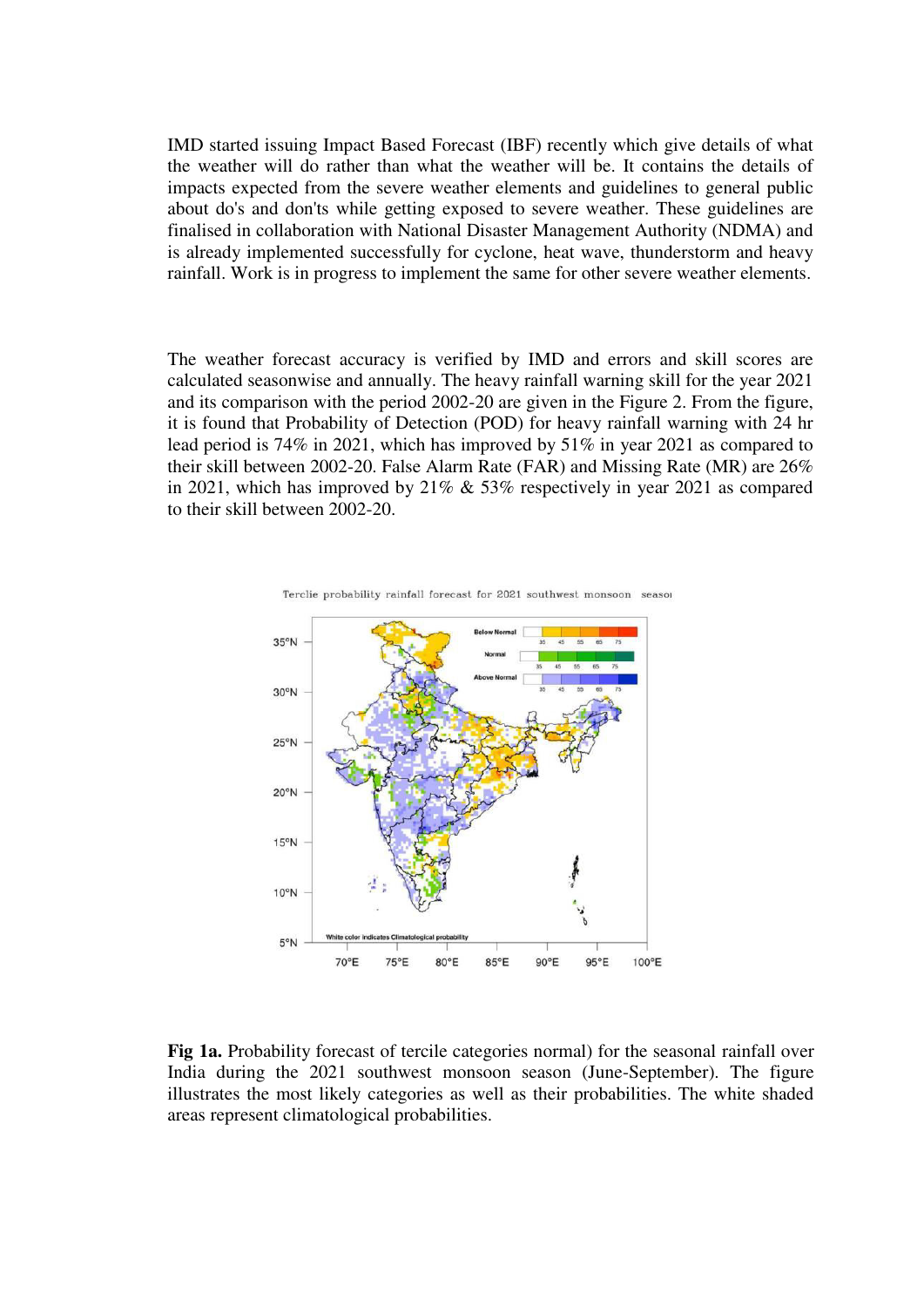probability rainfall forecast for 2021 JJAS



**Fig 1b.** Updated Probability forecast for the seasonal rainfall over India during the 2021 southwest monsoon season (June - September). The figure illustrates the most likely categories as well as their probabilities.



**Fig 1c.** Observed rainfall distribution during 2021Southwest monsoon (June to September) season expressed as grid point rainfall tercile categories.